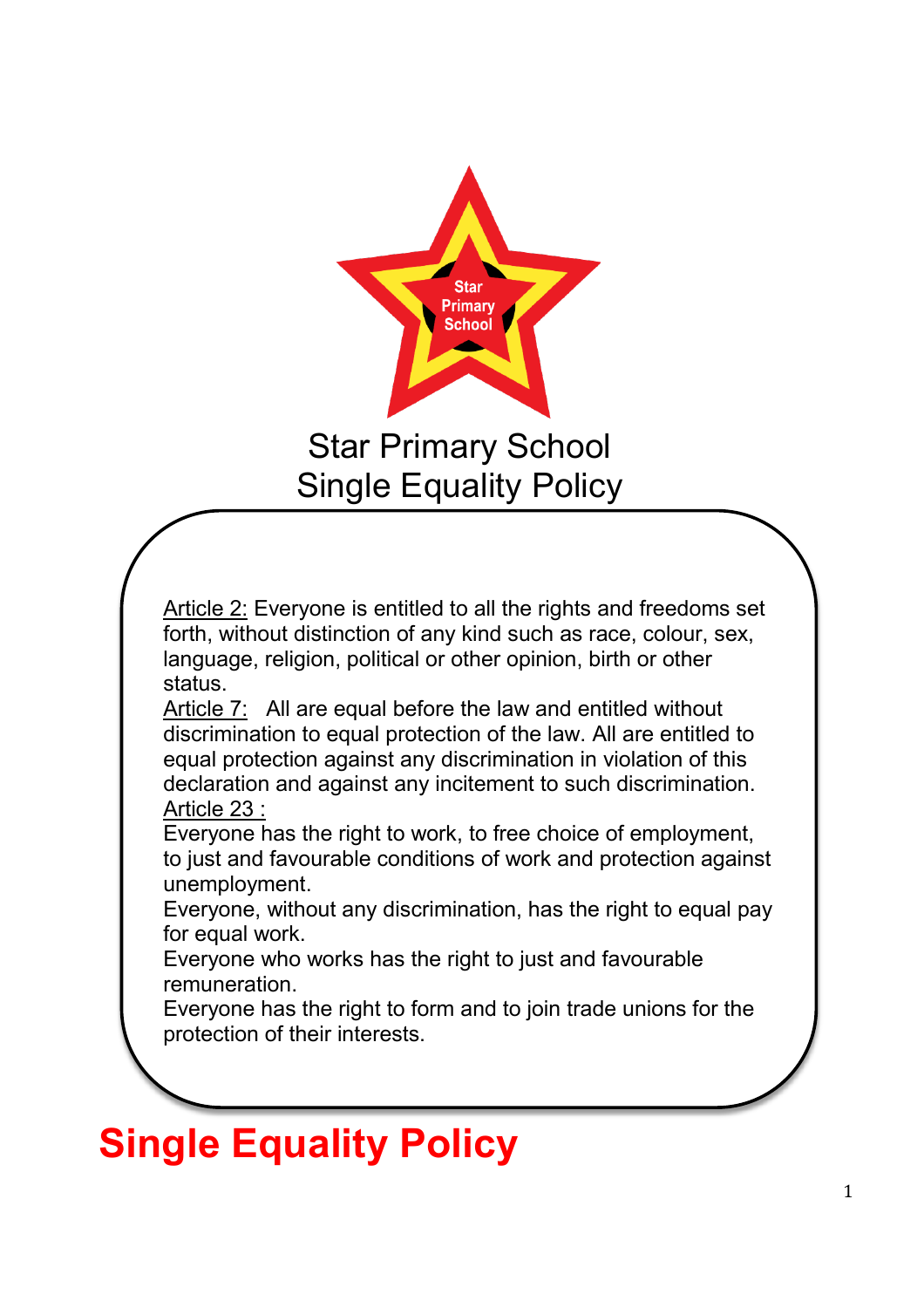### **INTRODUCTION**

This single equality policy replaces earlier individual school policies on race, disability, gender etc. The senior leadership team and governing body of Star Primary School sees this Single Equality Policy as a living document and will continuously review it and is linked to the action plan (see Appendix 2), in consultation with pupils, staff, parents, carers and all other stakeholders where possible. We believe they need to be involved from the very start and every stakeholder's involvement will inform the preparation, development, publication, review and reporting of the policy and action plan to ensure that we meet the needs of people from different backgrounds.

Our aim is to eliminate discrimination, advance equality of opportunity and foster good relations at every level of the school; strategic, policy, management and classroom level. We will demonstrate what we have done and what we plan to do to improve opportunities and outcomes for pupils, staff, parents and other users of the school. This policy will be monitored and delivered through the governors' role, School Improvement and Self Evaluation process.

Our intention is to ensure that the adults working or volunteering in the school include wherever possible a balanced representation of the local and wider community. We believe that this will provide good role models for pupils from all backgrounds.

This Single Equality Policy will be linked to a joint action plan (see Appendix 2) which sets out how we intend to implement the policy over the next three years.

The content of this policy reflects the legal duties set out in the Equality Act 2010 and nonstatutory guidance set out by the government in December 2011 and March 2012. Part One sets out the school's aims to promote equality of opportunity and comply with the Act; Part Two sets out the legal duties referred to in Part One.

The main new provisions in the Equality Act 2010 are:

- new disability discrimination provisions (direct disability discrimination, indirect disability discrimination and discrimination arising from disability)
- new protected characteristics
- new positive action provisions

Schools also have a "specific duty" to publish information around their equality objectives in an accessible manner

Avoiding discrimination and promoting equality supports the agenda of improving attainment and progression for all pupils. Good education and skills are crucial for opening up opportunities and increasing the chance of a successful life.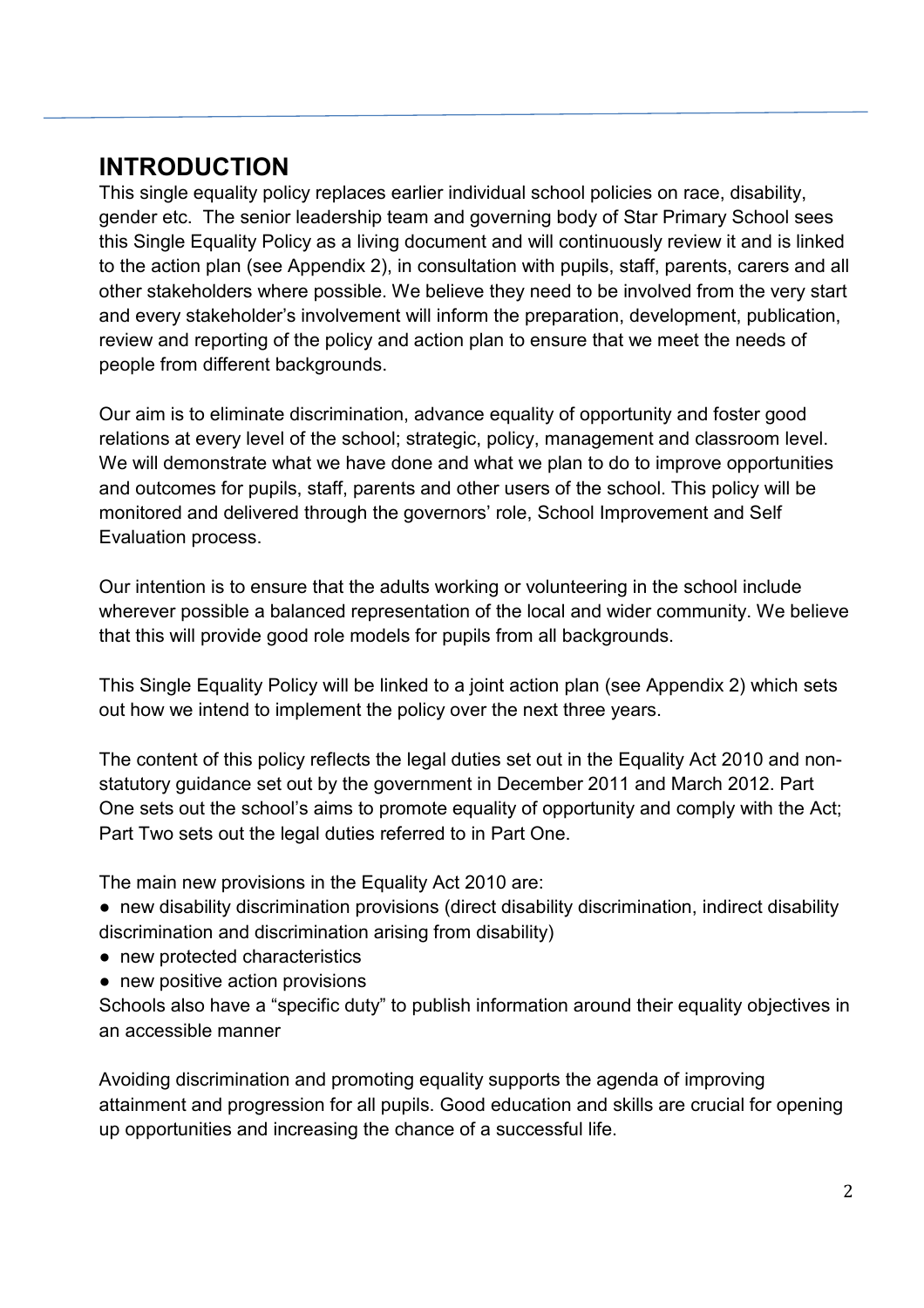## **PART ONE**

#### **The Context of Our School**

Star Primary School is a mainstream maintained school within the London Borough of Newham. It has 654 boys and girls on roll aged between three and eleven years.

The report of our most recent Ofsted inspection in March 2017 describes our school as being much larger than the average-sized primary school states that the proportions of pupils (1) who are from minority ethnic backgrounds, (2) who speak English as an additional language, (3) who are disabled and who have special educational needs, (4) for whom the school receives the pupil premium are all above the national average.

The Pupil Premium is additional government funding for schools, used to support the needs of children who are in care and looked after by the local authority, who are pupils who would be eligible for free school meals, or who are from service families. Currently there are no children from service families. In addition, at Star Primary School a few pupils are from refugee backgrounds. It should be noted that the proportion of our pupils who have a *complexity* of physical, learning, language, social, transitional and other needs is increasing sharply year on year. Additionally our staff and governors are diverse groups.

#### **Our Commitment to the Promotion of Equality**

The Star Primary School is committed to promoting an ethos that safeguards the dignity and well being of everyone and encourages practices that take into account the rights of individuals to be treated with dignity and respect. We will not tolerate any form of discrimination, harassment or victimisation directed at anyone because of a disability or difference.

#### **The Context of Our Single Equalities Policy**

This policy document is designed to give a background to Star Primary School in respect of the protected characteristics in both education and service provision. It includes:

- The definitions in respect of each of the protected equality characteristics
- Our commitment for each of the protected equality characteristics
- Our headline achievements, aims and objectives for each of the protected equality characteristics
- Our key approaches and tools to help us achieve our equality aim

#### **Our Primary Aim**

The primary aim of Star Primary School is to enable all pupils to take part as fully as possible in every part of school life by developing each child**'**s self-confidence, by recognising their strengths, and by encouraging them to achieve their full potential. Star Primary School will take steps to advance equality of opportunity, foster good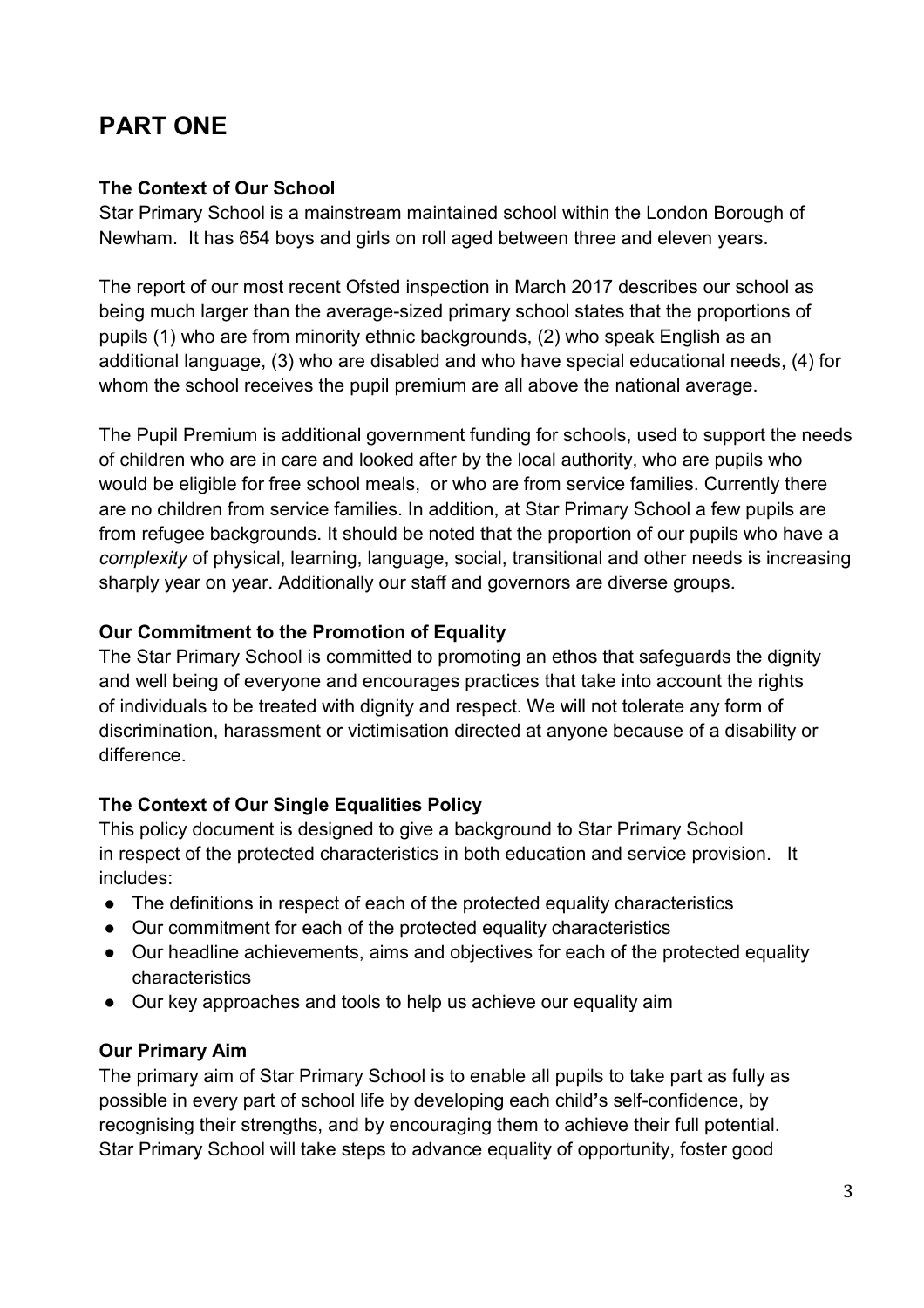relations and eliminate discrimination or harassment across all the protected characteristics within the school community. Those legally protected characteristics are: age, race, gender reassignment, disability, marriage and civil partnership, religion and belief, pregnancy and maternity, gender and sexual orientation.

This means that at Star Primary School:

- We will take reasonable and necessary steps to meet pupils' needs by using a
- variety of approaches and planning reasonable adjustments for disabled pupils,
- enabling our pupils to take as full a part as possible in all the activities of the
- school. We will make reasonable adjustments to ensure the school environment and its activities are as accessible and welcoming as possible for pupils, staff and
- visitors to the school. We are also committed to ensuring staff with a disability
- have equality of opportunity.
- We will actively encourage positive attitudes towards pupils and staff and expect
- everyone to treat others with dignity and respect.
- We will regularly consider the ways in which the taught and wider curricula will help
- to promote awareness of the rights of individuals and develop the skills of
- participation and responsible action.
- We will regularly consider the ways in which our teaching and the curriculum
- provision will support high standards of attainment, promote common values, and help students understand and value the diversity that surrounds them, and challenge prejudice and stereotyping.
- We will monitor the progress and achievement of pupils by the relevant and
- appropriate protected characteristics. This information will help the school to ensure that individual pupils are achieving their potential, the school is being inclusive in practice, and trends are identified which inform the setting of our equality objectives in the school improvement plan.
- We will collect and analyse information about protected characteristics in relation to staff recruitment, retention, training opportunities and promotions to ensure all staff have equality of opportunity. We will not ask health-related questions to job applicants before offering a job, unless it relates to an intrinsic function of the work they do. We will make reasonable adjustments such as providing auxiliary aids for any disabled staff.
- Staff will ensure the curriculum is accessible to all pupils with special educational needs and disabilities (SEND) or those for whom English is not their first language. Auxiliary aids and services will be provided for them, where reasonable adjustments are required. By planning ahead, staff will ensure that all pupils are able to take part in extracurricular activities and residential visits, and the school will monitor the uptake of these visits to ensure no one is disadvantaged on the grounds of a protected characteristic.
- We will seek the views of advisory staff and outside agencies and partnerships with other schools where this is needed. In planning the curriculum and resources the school will take every opportunity to promote and advance equality.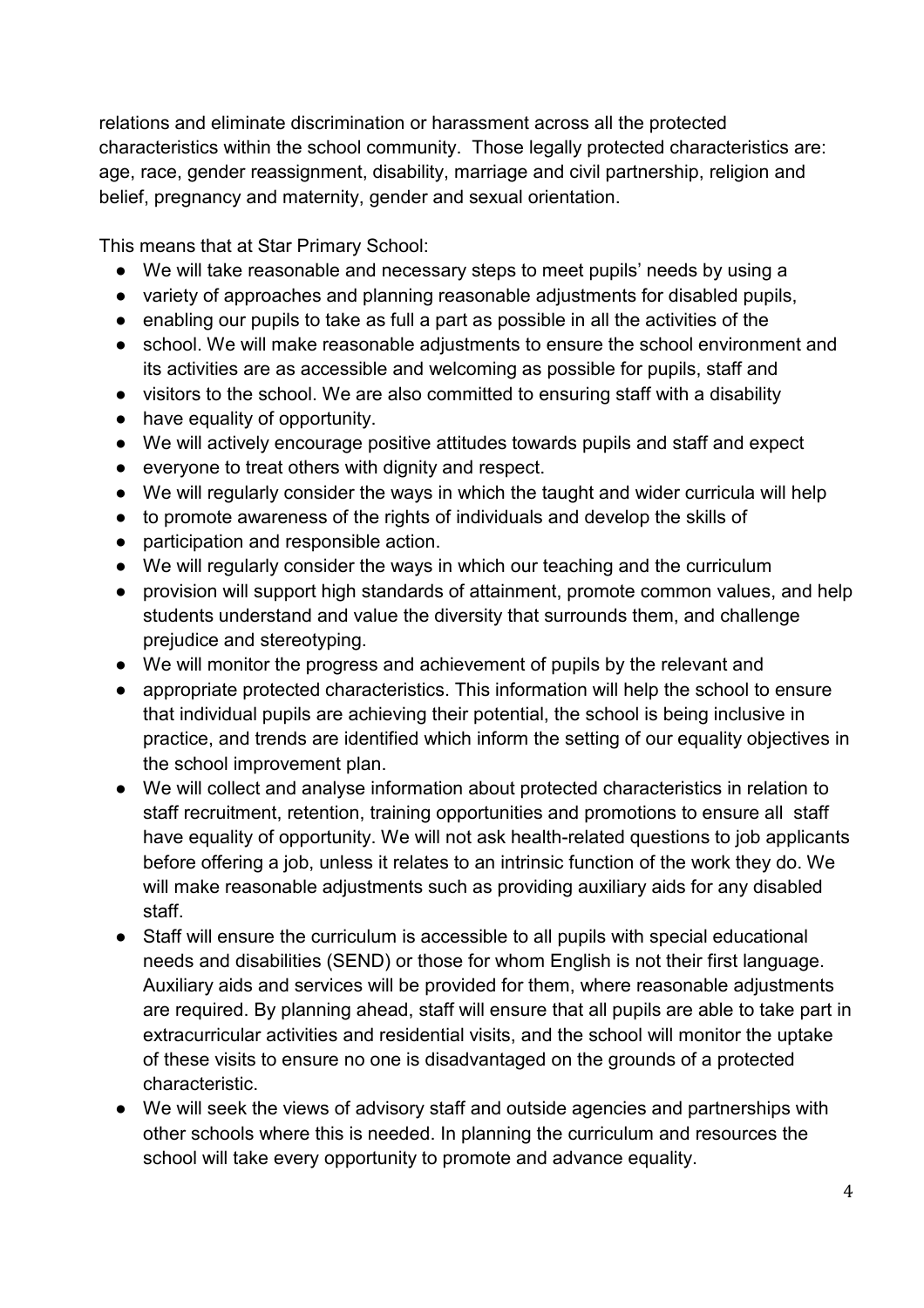- Bullying and Prejudice Related Incidents will be carefully monitored and dealt with effectively. Regular training will be given to both existing and new staff to ensure that they are aware of the process for reporting and following up incidents of prejudicerelated bullying (follow link to new DCC guidance).
- We expect that all staff will be role-models for equal opportunities, deal with
- bullying and discriminatory incidents and be able to identify and challenge
- prejudice and stereotyping.
- Throughout the year, the school will plan on-going events to raise
- awareness of equality and diversity. This may include a focus on disability, respect for other cultures, religions and beliefs, anti-homophobia/gay pride, gender equality, developing community cohesion and an understanding of the effects of discrimination. This will be set out as equality objectives in the school improvement plan.
- We will ensure pupil/parent/staff consultation is regularly sought in the
- development and review of this policy.
- We will regularly seek the views of pupils, parents, advisory staff and
- visitors to the school, to ensure that the school environment is as safe and accessible as possible to all school users. We will regularly review our accessibility plans.
- The school welcomes a diverse range of candidates and encourages those who are currently under-represented to join.
- We will ensure that all staff are aware of their legal duties under the Equality Act 2010, the different forms of discrimination and what 'reasonable adjustments' mean in practice.
- The school will consult with stakeholders, i.e. pupils, parents/carers, staff and relevant community groups, to establish equality objectives and draw up a plan based on information collected on protected groups and accessibility planning.
- These equality objectives will be reviewed and reported on annually.
- When drawing up policies, it is best practice to carry out an equality impact
- assessment (EIA) to ensure a policy does not, even inadvertently, disadvantage groups of pupils with protected characteristics. As a minimum, the governing body must consider to what extent a new/revised policy, practice or plan meets the Public Sector Equality Duties (eliminates discrimination, advances equality and fosters good relations for all the protected characteristics) and recommend changes/mitigations should it feel the policy, practice or plan could be improved to fulfil the Duties (DCC policies will have already had EIAs carried out).

#### **Our Recent Achievements in the Promotion of Equality**

Although we are aware at Star Primary School that the aim to promote equality and reduce discrimination is an on-going one, we are proud of our achievements to date in this area.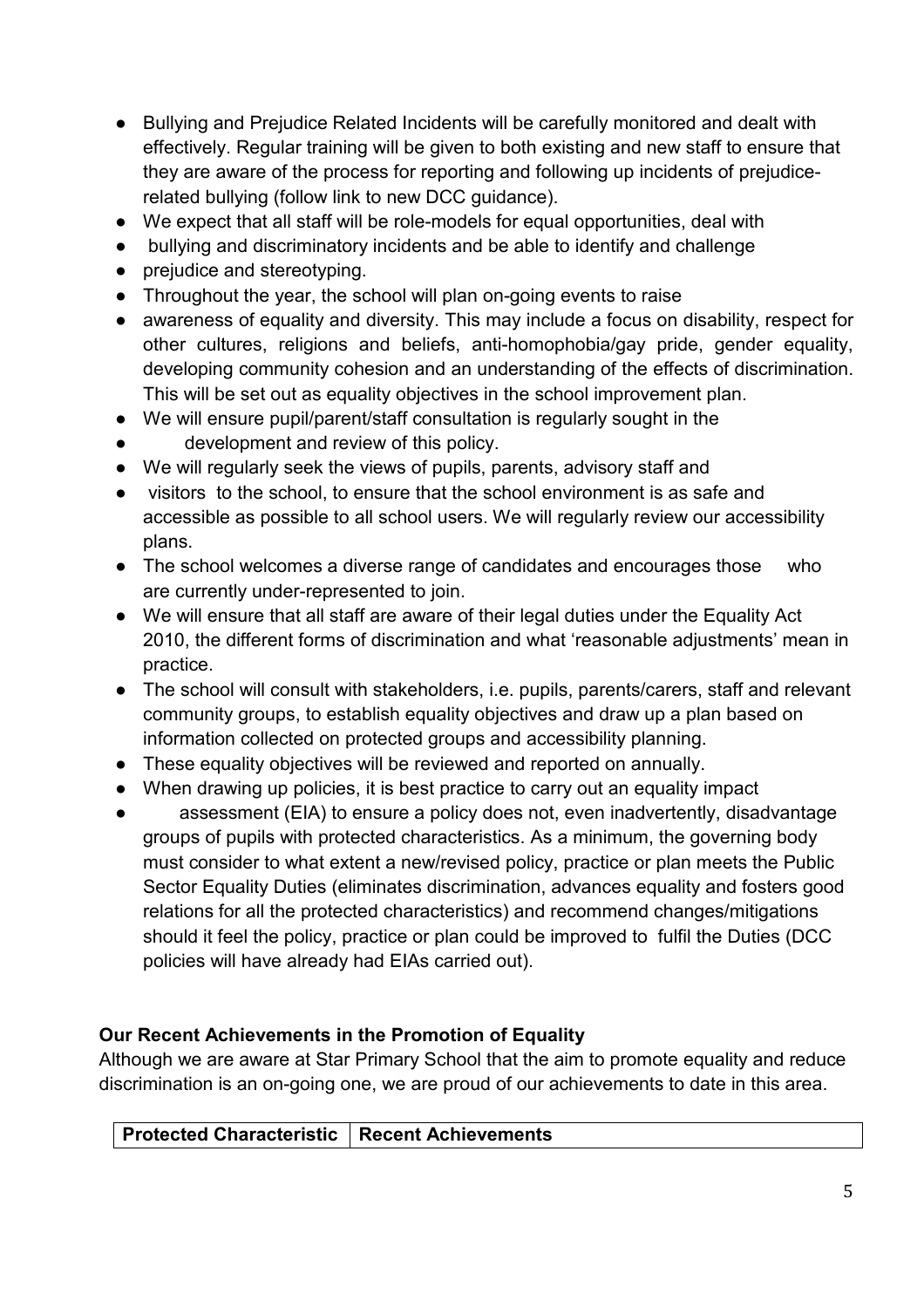| Age                      | A variety of sports clubs which are being provided by experienced<br>sports coaches, outside providers and school staff - all catering for a<br>variety of age groups.<br>A range of Intervention programmes<br>One to one support, group support<br>Nursery breakfast club<br>Playground leaders<br>Booster classes                                   |
|--------------------------|--------------------------------------------------------------------------------------------------------------------------------------------------------------------------------------------------------------------------------------------------------------------------------------------------------------------------------------------------------|
|                          | <b>School Council</b><br>Eco monitors<br>Peer assessment<br>Head Boy and Head Girl<br>Prefects                                                                                                                                                                                                                                                         |
| <b>Disability</b>        | <b>Accessibility Plan</b><br><b>SEND Policy</b><br><b>SEND Information Report</b><br><b>SEND School Offer</b><br><b>EAL policy</b><br><b>Differentiation</b><br>Child Centred Plan review meetings<br>Annual review meetings<br>A variety of SEND provision (sensory, swimming, Gymnastics,<br>movement group, music group)                            |
| Gender                   | Safeguarding Policy                                                                                                                                                                                                                                                                                                                                    |
|                          | Behaviour counsellor                                                                                                                                                                                                                                                                                                                                   |
| Reassignment             | <b>Recruitment Policy</b>                                                                                                                                                                                                                                                                                                                              |
| Marriage and             | <b>Recruitment Policy</b>                                                                                                                                                                                                                                                                                                                              |
| <b>Civil Partnership</b> |                                                                                                                                                                                                                                                                                                                                                        |
| Pregnancy                | Pay and Conditions Guidelines for all staff                                                                                                                                                                                                                                                                                                            |
| and Maternity            | Risk Assessment for relevant staff<br>Maternity/ Paternity/Shared Parental leave policy                                                                                                                                                                                                                                                                |
| Race                     | School assemblies that address social and emotional themes<br>Social and emotional aspects of learning (SEAL) embedded in the<br>curriculum<br>Discovery Month<br>Cultural diversity displays<br>Staff training to acquire skills to address the diverse needs of children<br><b>Recruitment Policy</b><br>Rights respecting schools award             |
| Religion                 | Head Teachers assemblies to celebrate religious festivals of other                                                                                                                                                                                                                                                                                     |
| and Belief               | religions<br>Visits to places of worship<br>Rights respecting curriculum<br>Links with local organisations<br>Visits to churches, mosques and gurdwaras<br><b>RE</b> Coordinator                                                                                                                                                                       |
|                          | Links with schools in the cluster meetings and other schools in the<br>neighbourhood<br>Parents working as voluntary helpers in school<br>Helping all members of the school to develop a shared sense of<br>community which is the key priority of the school<br><b>Recruitment Policy</b><br>Newham partnership to maintain and monitor RE curriculum |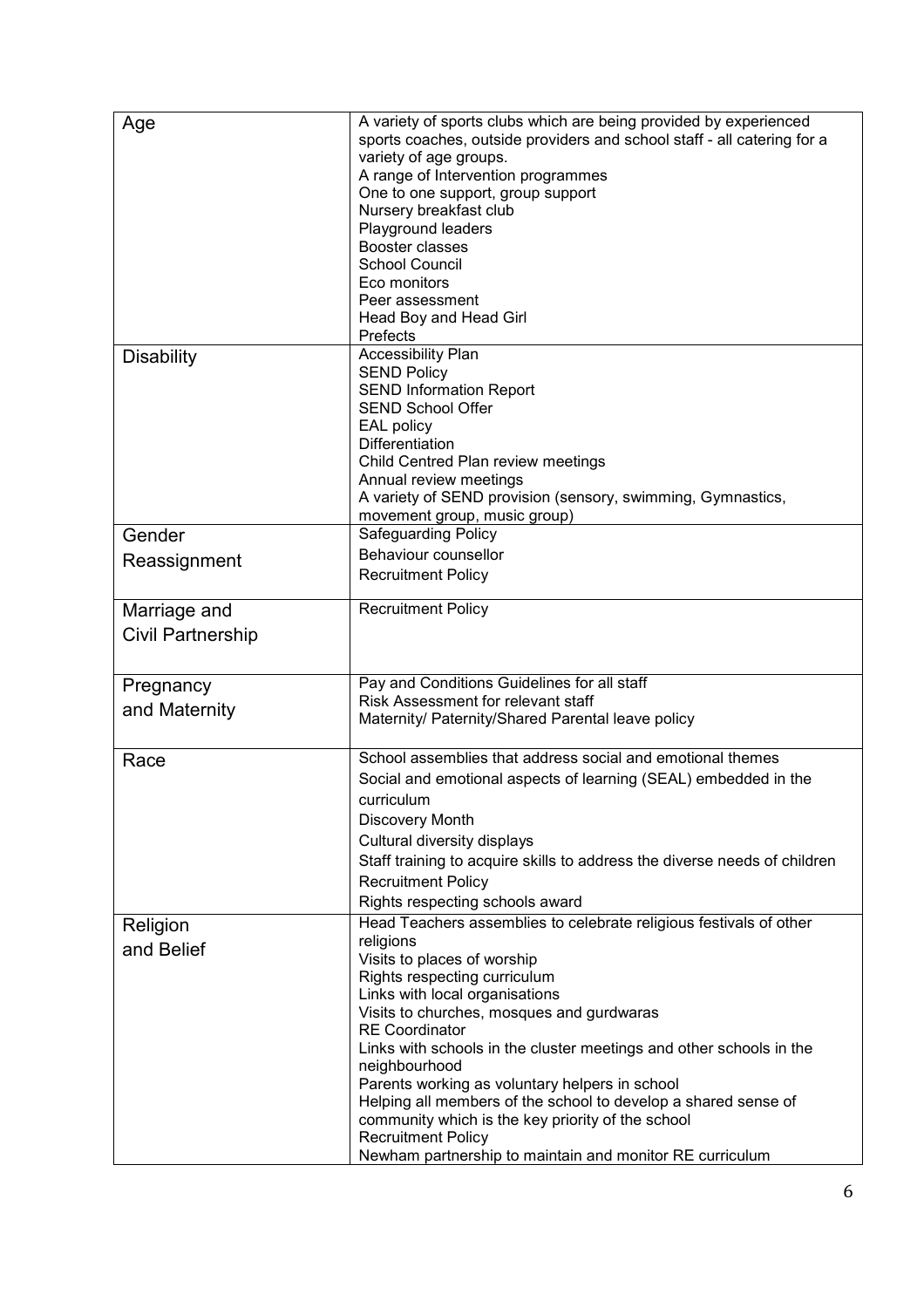|                           | Newham partnership to develop RSHE curriculum                                                                                                                                                                                                                                                        |  |  |
|---------------------------|------------------------------------------------------------------------------------------------------------------------------------------------------------------------------------------------------------------------------------------------------------------------------------------------------|--|--|
| Sex (Gender)              | <b>Safeguarding Policy</b><br>Helping all members of the school to develop a shared sense of<br>community which is the key priority of the school<br>Head Boy and Head Girl<br>Prefects<br><b>Recruitment Policy</b><br>Children's rights agenda adopted through curriculum and vision and<br>values |  |  |
| <b>Sexual Orientation</b> | <b>Safeguarding Policy</b><br>Helping all members of the school to develop a shared sense of<br>community which is the key priority of the school<br><b>Recruitment Policy</b><br>RHSE curriculum adopted from Spring 2021                                                                           |  |  |

## **PART TWO**

#### **OUR LEGAL DUTIES**

Legislation relating to equality and discrimination is laid out in the Equality Act 2010. This legislation covers employment (work), the provision of services and public functions, and education.

Employers (schools) are liable for discriminatory acts of their employees if they did not take reasonable steps to prevent such acts. Employees can be liable for acts, where an employer took reasonable steps to prevent such acts.

#### **THE 'PROTECTED CHARACTERISTICS' WITHIN EQUALITY LAW ARE:**

● **Age** - A person of a particular age (e.g. 32 year old) or a range of ages (e.g. 18 – 30 year olds). Age discrimination does not apply to the provision of education, but it does apply to work.

● **Disability** - A person has a disability if s/he has, or has had, a physical or mental impairment which has a substantial and long-term adverse effect on their ability to carry out normal day-to-day activities. It includes discrimination arising from something connected with their disability such as use of aids or medical conditions.

HIV, multiple sclerosis and cancer are all considered as disabilities, regardless of their effect.

● **Gender Reassignment** - A person (usually with 'gender dysphoria') who is proposing to undergo, is undergoing or has undergone gender reassignment (the process of changing physiological or other attributes of sex, therefore changing from male to female, or female to male). 'Trans' is an umbrella term to describe people with this 'Gender Identity'. 'Intersex' or 'Third Sex' is not covered by the Act but the school will treat Intersex children with the same degree of equality as children with gender dysphoria. Children as young as five may begin to show signs of gender dysphoria and therefore it is relevant in any school environment.

● **Marriage and Civil Partnership** – Marriage and civil partnership discrimination does not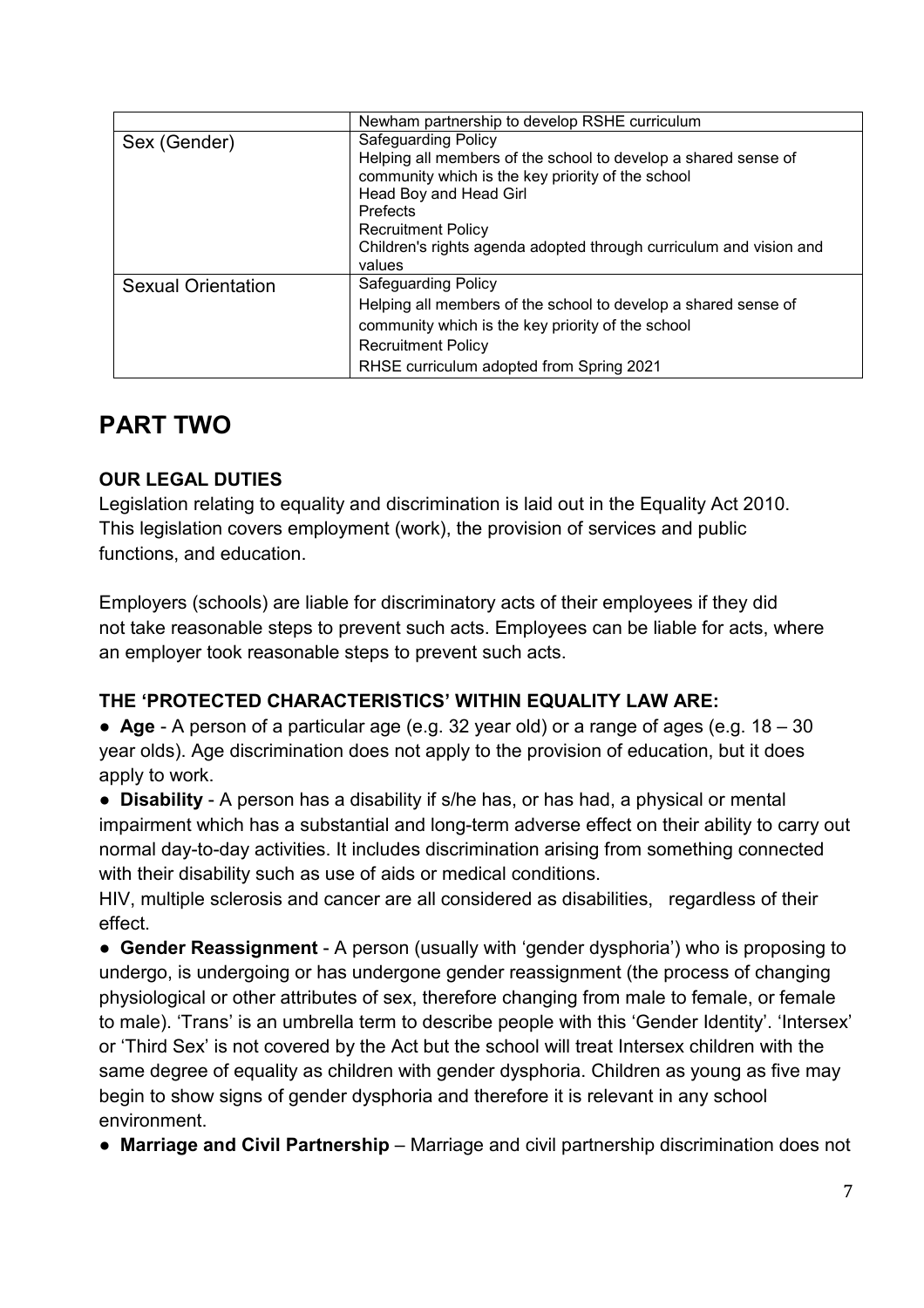apply to the provision of education, but it does apply to work.

● **Pregnancy and Maternity** - Maternity refers to the period of 26 weeks after the birth (including still births), which reflects the period of a woman's Ordinary Maternity Leave entitlement in the employment context. In employment, it also covers (where eligible) the period up to the end of her Additional Maternity Leave.

● **Race** - A person's colour, nationality, ethnic or national origin. It includes Travellers and Gypsies as well as White British people.

● **Religion and Belief** - Religious and philosophical beliefs including lack of belief. Generally, a belief should affect your life choices or the way you live for it to be included in the definition. Religion and belief discrimination does not prevent a school from carrying out collective worship or other curriculum-based activities, but pupils may withdraw from acts of collective worship.

- **Sex (Gender)** A man or a woman.
- **Sexual Orientation** A person's sexual orientation towards the same sex (lesbian

 or gay), the opposite sex (heterosexual) or to both sexes (bisexual). Although children may not identify as gay or lesbian when very young, promotion of sexual orientation equality is as relevant in a primary school environment as it is in a secondary school. For example, a child may have an older sibling or parent who is gay. Children may experience friends 'questioning' or 'coming out' when they are in secondary school or college. Schools with a particular religious ethos cannot discriminate against lesbian, gay or bisexual pupils.

*It is also unlawful to discriminate because of the sex, race, disability, religion or belief, sexual orientation or gender reassignment of another person with whom the pupil is associated. So, for example, a school must not discriminate by refusing to admit a pupil because his parents are gay men or lesbians. It would be race discrimination to treat a white pupil less favourably because she has a black boyfriend.*

#### **'PROHIBITED CONDUCT' (Acts That Are Unlawful):**

● **Direct Discrimination** - Less favourable treatment because of a protected characteristic.

● **Indirect Discrimination** - A provision, criteria or practice that puts a person at a particular disadvantage and is not a proportionate means of achieving a legitimate aim.

● **Harassment** - Conduct which has the purpose or effect of violating dignity or creating an intimidating, hostile, degrading, humiliating or offensive environment. It includes harassment by a third party (e.g. customer or contractor) in the employment context.

● **Victimisation** - Subjecting a person to a detriment because of their involvement with proceedings (a complaint) brought in connection with this Act.

● **Discrimination Arising from Disability** - Treating someone unfavourably because of something connected with their disability (such as periods of absence from work or medical conditions) and failure to make reasonable adjustments.

● **Gender Re-assignment Discrimination** - Not allowing reasonable absence from work for the purpose of gender-reassignment in line with normal provision such as sick leave.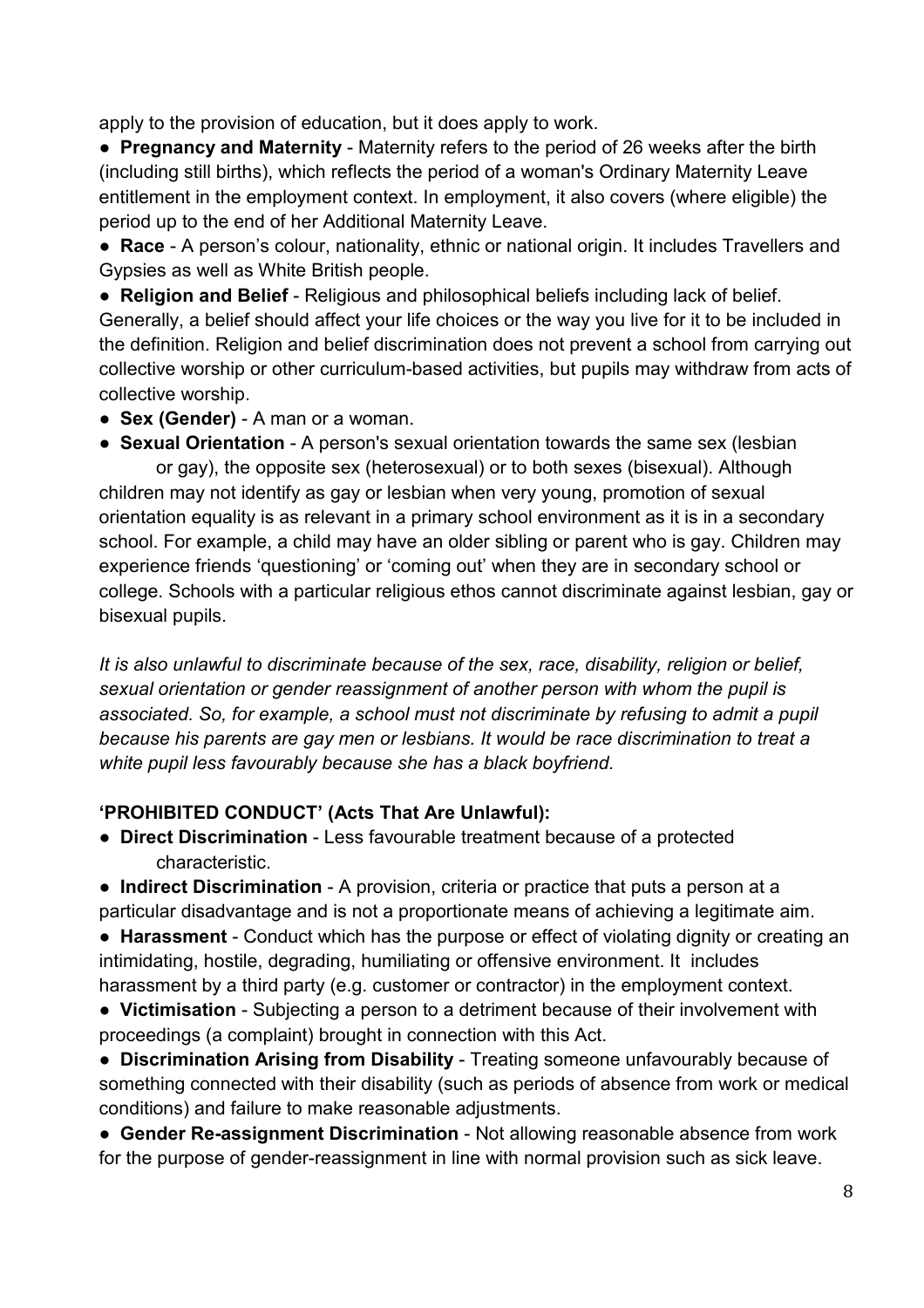● **Pregnancy/maternity Related Discrimination** - Unfavourable treatment because of pregnancy or maternity. It includes unfavourable treatment of a woman or girl because she is breastfeeding.

● **Discrimination by Association or Perception** - For example, discriminating against someone because they "look gay", or because they have a gay brother; discriminating against someone because they care for a disabled relative.

*Schools are allowed to treat disabled pupils more favourably than non-disabled pupils, and in some cases are required to do so, by making reasonable adjustments to put them on a more level footing with pupils without disabilities.*

#### **PUBLIC SECTOR DUTIES (Applies to Schools):**

A school must, in the exercise of its functions, give due regard to the need to (in relation to protected characteristics above):

1. Eliminate discrimination, harassment, victimisation and any other prohibited conduct.

2. Advance equality of opportunity (remove or minimise disadvantage; meet people**"**s needs; take account of disabilities; encourage participation in public life).

3. Foster good relations between people (tackle prejudice and promote understanding).

*In practice, 'due regard' means giving relevant and proportionate consideration to the duty, so decision makers in schools must have due regard when making a decision, developing a policy or taking an action as to whether it may have implications for people because of their protected characteristics.*

#### **REASONABLE ADJUSTMENTS AND ACCESSIBILITY PLANS (Schedule 10)**

Schools are required to:

- Take reasonable steps to avoid disadvantage caused by a provision, criteria or practice or a physical feature that puts a disabled person at a substantial disadvantage compared to a non-disabled person. This involves removing or avoiding a physical feature, for example steps and lifts.
- Take reasonable steps to provide auxiliary aids/services.
- Provide information in an accessible format.
- Develop and implement (by allocating appropriate resources) Accessibility Plans which will:
- 1. Increase disabled pupils access to the school curriculum
- 2. Improve the physical environment
- 3. Improve provision of information.

The duty is an anticipatory and continuing one that schools owe to disabled pupils generally, regardless of whether the school knows that a particular pupil is disabled or whether the school currently has disabled pupils. The school will need to plan ahead for the reasonable adjustments that it may need to make, working with the **relevant admissions authority** as appropriate.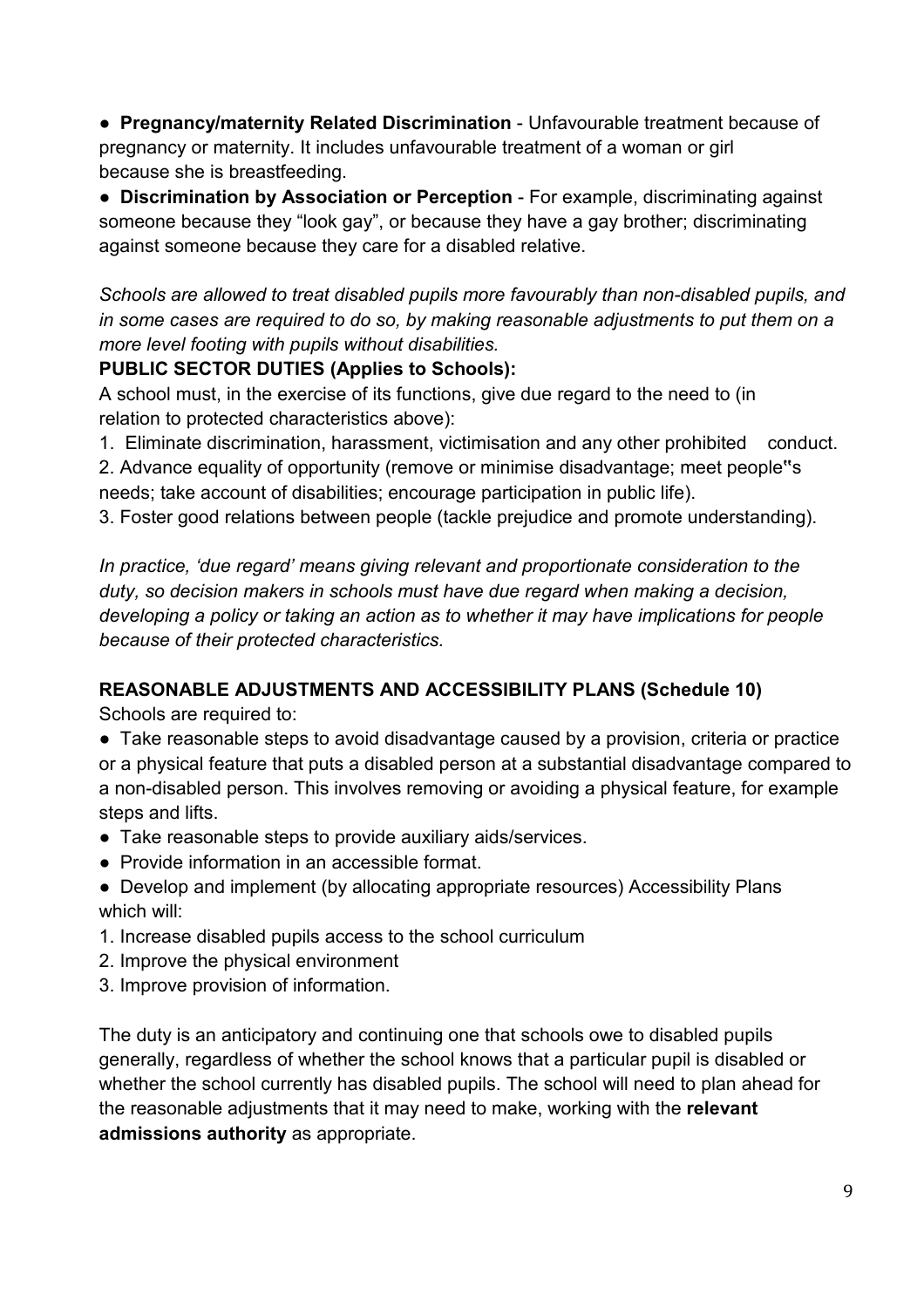#### *For more information download guidance from the DfE:*

http://www.education.gov.uk/aboutdfe/policiesandprocedures/equalityanddiversity/a00 64570/the-equality-act-2010

#### *and Equality Human Rights website:*

http://www.equalityhumanrights.com which includes the guidance for education providers (schools).

The Education and Inspections Act 2006 introduced a duty on all maintained schools in England to promote equality through community cohesion.

Aspects of educational legislation have also promoted equal opportunities, for example the Education Act includes a duty for local authorities to educate children with special educational needs in mainstream schools wherever possible.

#### **RESPONSIBILITIES**

#### **The Governing Body will:**

- Ensure that the school complies with equality-related legislation.
- Ensure that the policy and its procedures are implemented by the Headteacher.
- Ensure all other school policies promote equality.
- Give due regard to the Public Sector Equality Duty when making decisions.

#### **The Headteacher will:**

- Implement the policy and its related procedures.
- Make all staff aware of their responsibilities and provide training as appropriate to enable them to effectively deliver this policy.
- Take appropriate action in any case of actual or potential discrimination.

● Ensure that all staff understand their duties regarding recruitment and providing reasonable adjustments to staff. It is unlawful for an employer to enquire about the health of an applicant for a job until a job offer has been made, unless the questions are specifically related to an intrinsic function of the work - for example ensuring that applicants for a PE teaching post have the physical capability to carry out the duties.

● Ensure that all staff and pupils are aware of the process for reporting and following up bullying and prejudice-related incidents.

#### **All Staff will:**

● Enact this policy, its commitments and procedures, and their responsibilities associated with this policy.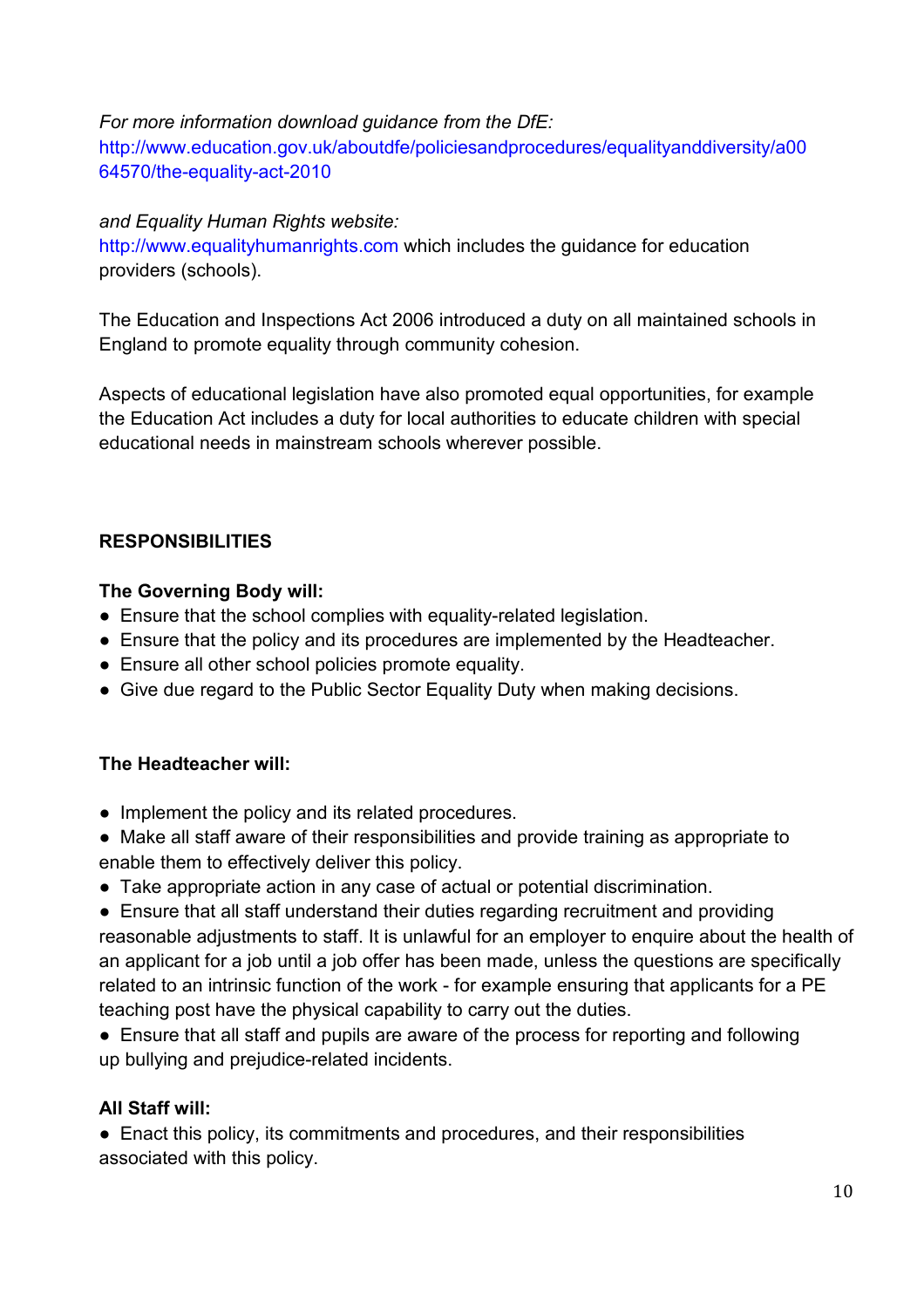- Deal with bullying and discriminatory incidents, and know how to identify and challenge prejudice and stereotyping.
- Promote equality and good relations and not discriminate on any grounds.
- Attend such training and information opportunities as necessary to enact this policy and keep up to date with equality legislation.
- To be models of equal opportunities through their words and actions.

#### **All Pupils will:**

• Refrain from engaging in discriminatory behaviour or any other behaviour that contravenes this policy.

#### **All Our Parents and Carers will:**

- Support our school in its implementation of this Single Equality Policy
- Follow the school policy through their own behaviour
- Ensure their children attend and engage in the learning
- Inform staff about any prejudice related incidents that occur

#### **Visitors (e.g. parent helpers, contractors) will:**

- Be aware of, and comply with, the school's equality policy.
- Comply with any equality requirements contained within contracts to work.
- Refrain from engaging in discriminatory behaviour (for example, racist language) on school premises.

#### **Equality Roles and Responsibilities for Specific Members of Staff:**

The Senior Leadership Team and Temi Adeshina, Counsellor will manage incidents of discrimination, victimisation or harassment.

Senior Leadership Team will monitor progress/attainment of learners from different groups.

Lisle Von Buchenroder, Head Teacher will monitor recruitment and career progress of staff from different groups.

Faria Alam Masud and Loren Oliver, SENCO will provide reasonable adjustment and support for disabled pupils.

#### **Breaches of the Policy:**

• Breaches of this Single Equality Policy will be managed in the same way that breaches of other school policies are dealt with, as determined by the Head teacher and Governing Body.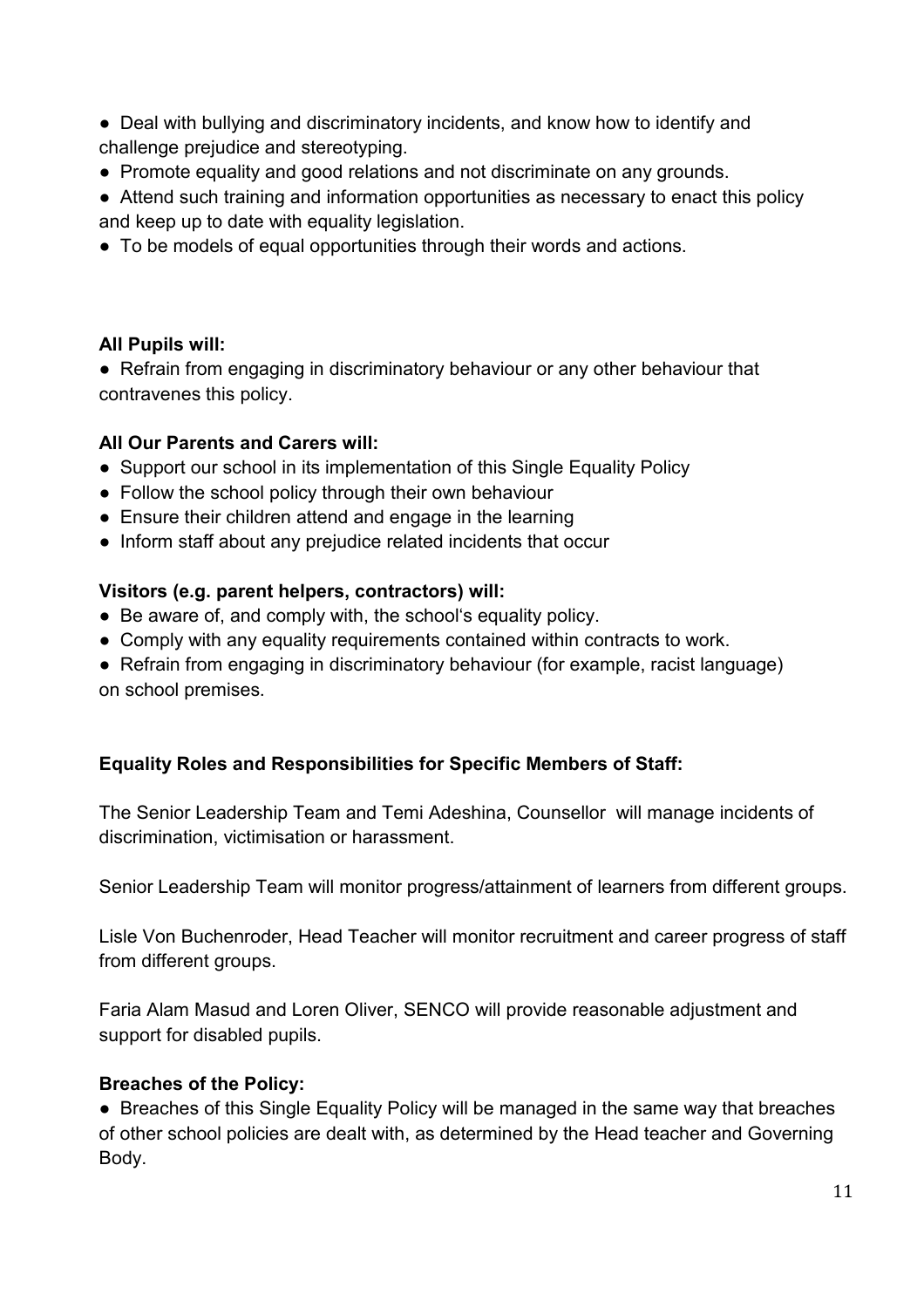● If a member of the public feels that they have suffered harassment or been treated unfairly by the school because of their age, disability, gender, gender reassignment, marital status, pregnancy or maternity, race, religion or belief or sexual orientation, they should report this without fail through the School's complaints procedure.

● Complaints by staff will be dealt with under the Grievance Policy. Monitoring complaints is also another way of gathering information to see whether we are meeting our equality duties. We will report annually on complaints made and action taken as part of monitoring the Single Equality Policy.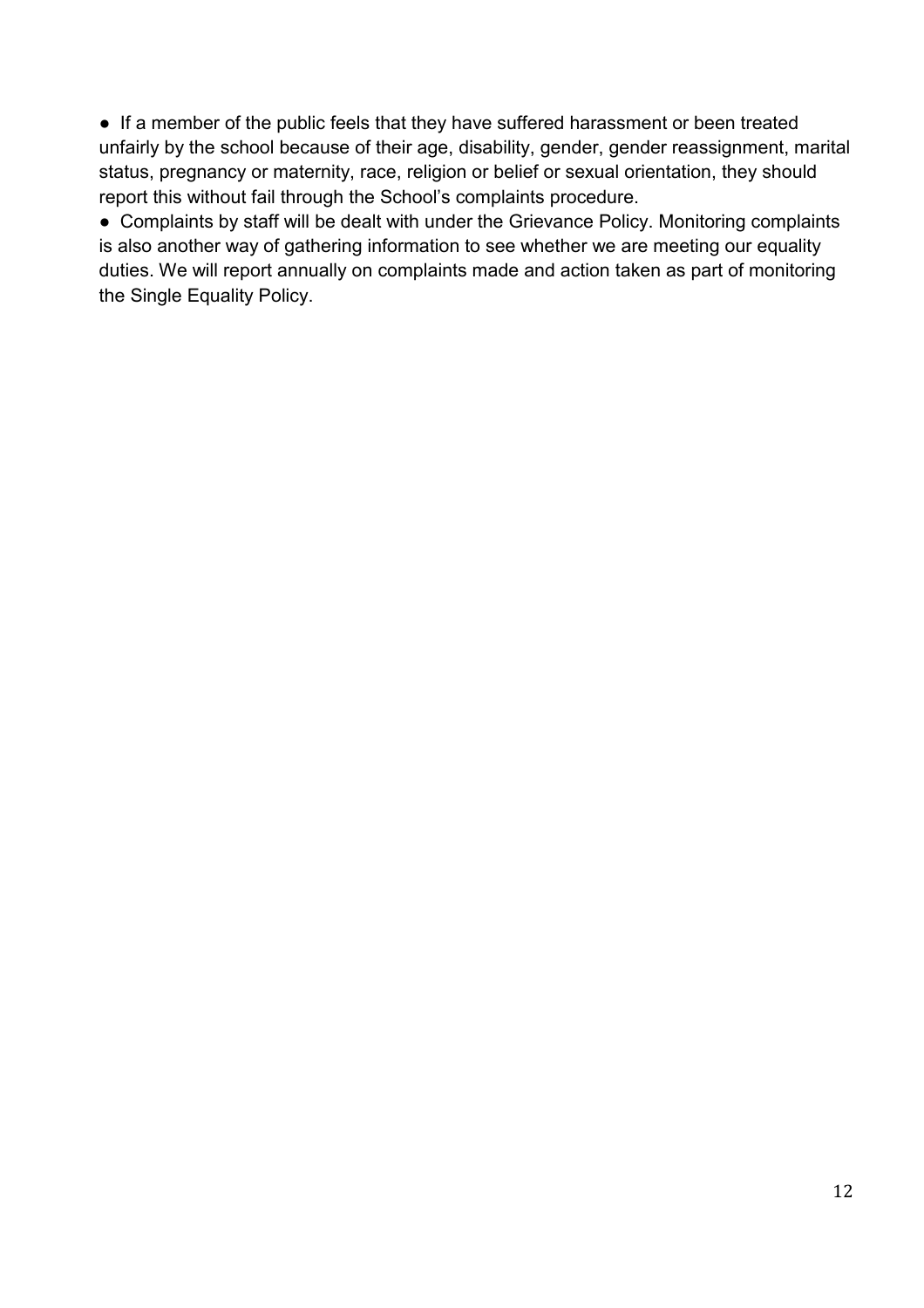## **APPENDIX 1**

#### **DEFINITIONS**

**Biological** Biological sex is the gender assigned at birth, depending on the appearance of the sexual organs at birth

**Cohesion** People from different backgrounds getting on well together (good community relations). There is a shared vision and sense of purpose or belonging. Diversity is valued. Relationships are strong, supportive and sustainable. Cohesion is an outcome of equality and inclusion.

**Community** From the school**'**s perspective, the term 'community' has a number of meanings:

**The school community** – the students we serve, their families and the school's staff.

**The community within which the school is located** – in its geographical community, and the people who live and/or work in that area.

**The community of Britain** – all schools by definition are part of it. **The global community** – formed by European and international links.

**Disability** In the UK a person is considered to have a disability if they have a physical or mental impairment which has a substantial and long-term adverse effect on their ability to carry out normal day-to-day activities.

**Diversity** Recognising that we are all different. Diversity is an outcome of equality and inclusion.

**Equality** This is more clearly defined as equality of opportunity and outcome, rather than equality of treatment. This means treating people fairly and according to their needs as some people may need to be treated differently in order to achieve an equal outcome.

**Equality** Equality Impact Assessments are a good measure to ensure the embedding

**Impact** of equalities and diversity. Impact assessments should be carried out **Assess-** covering all protected characteristics and they should identify both good **ment** practice as well as areas where your performance in ensuring diversity could be improved.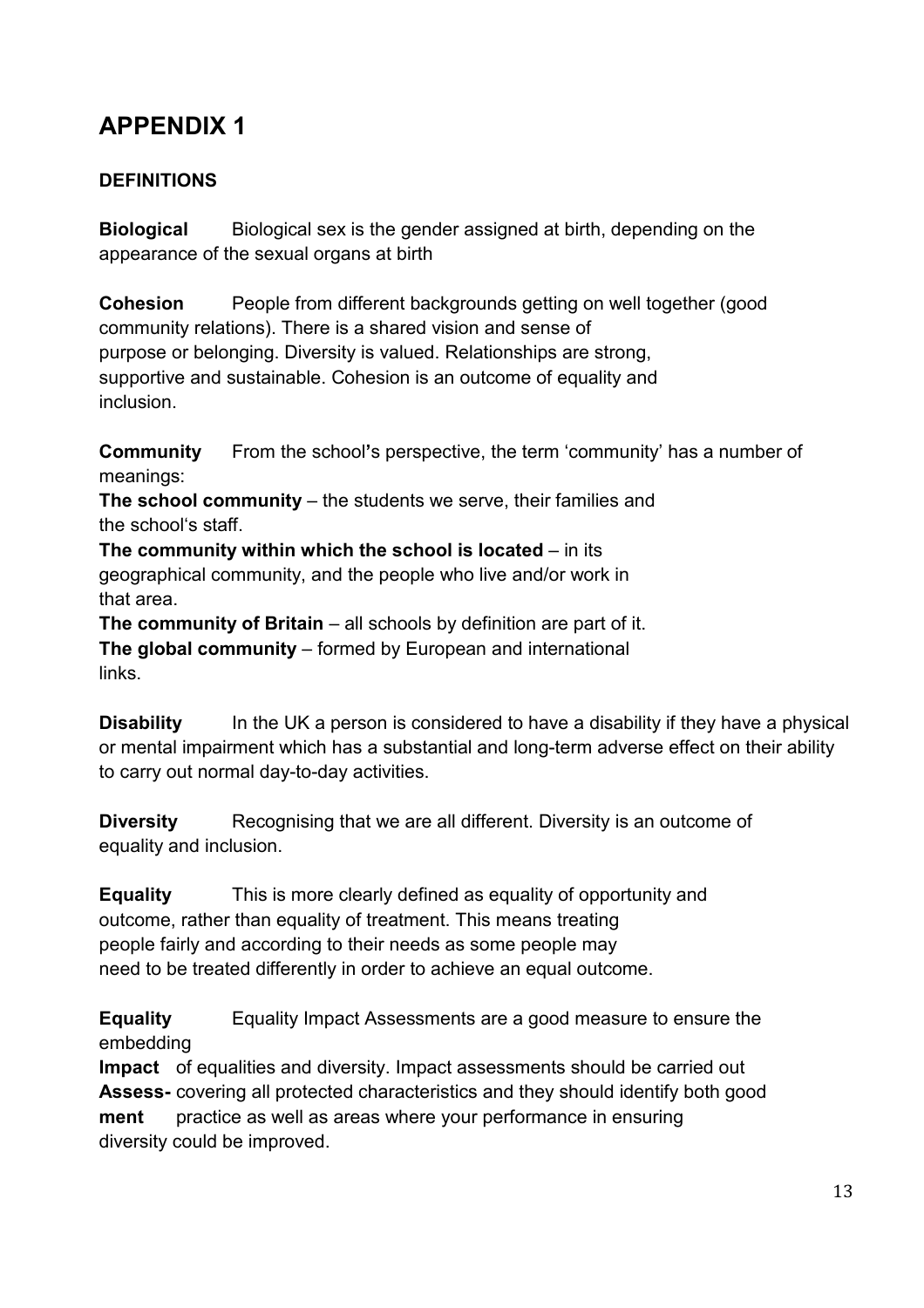**Gender** A person's gender refers to the fact that they are male or female. In relation to a group of people it refers to either men or women or to boys or girls.

**Gender** Gender identity is the gender that a person 'identifies' with, or feels **Identity** themselves to be.

**Gender** A person may express their gender in a way that differs from or is **Reassign-** inconsistent with the physical gender that they were born with. Gender Reassignment may also be known as **Gender Dysphoria**. It does not necessarily require a medical process or treatment to be undertaken. A person may simply make their intention known or may begin to dress or behave according to the gender they identify with.

**Inclusive** Making sure everyone can participate, whatever their background or circumstances.

**Pregnancy** This is the state that any female person of any age are in if they are or have **and** been pregnant, have given birth within the last 26 weeks, or are breast-**Maternity** feeding a baby who is aged 26 weeks or younger.

**Race** The definition of Race is outlined in the Equality Act 2010 as one of the protected characteristics which refer to a group of people defined by their race, colour, and nationality (including citizenship) ethnic or national origins.

**Religion** The term 'religion or belief' refers to a religious and/or philosophical belief, **or** including lack of belief (e.g. Atheism). A religion must be identifiable and **Belief** have a clear structure or belief system. A belief need not include faith or worship of a god or gods, but must affect how a person lives their lives or perceives the world (e.g. Humanism)

**Sexual** A person's sexual orientation towards (1) persons of the same sex, **Orientation** (2) persons of the opposite sex, or (3) persons of either sex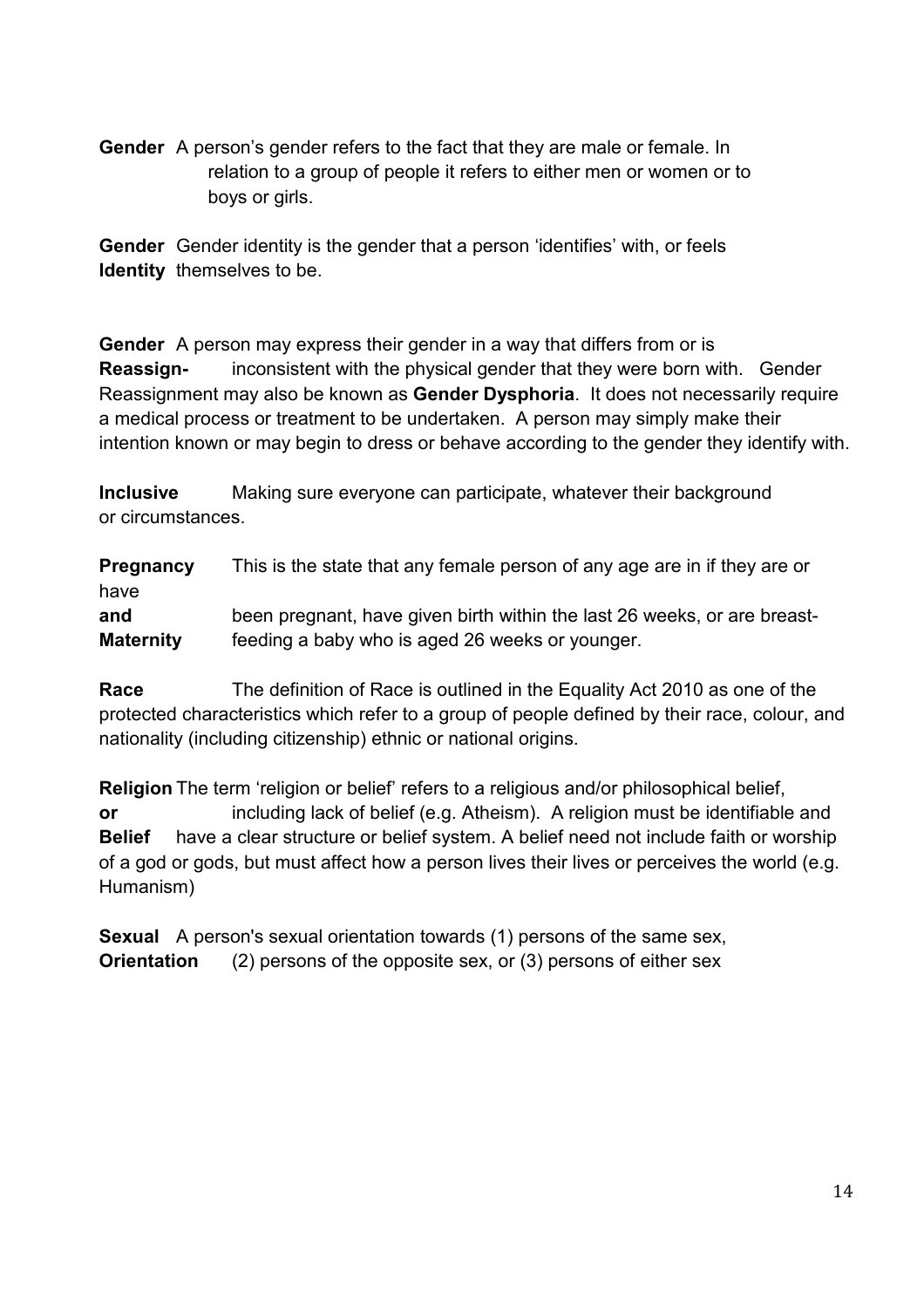## **APPENDIX 2**

| <b>EQUALITY OBJECTIVES</b>       |                                                                                                                                                                                                                                                                                                                                                                                                              |                                                                                                                                         |                                                                        |                                                                         |                                                                                                                                                                                                                                                                                                                                                                                        |  |
|----------------------------------|--------------------------------------------------------------------------------------------------------------------------------------------------------------------------------------------------------------------------------------------------------------------------------------------------------------------------------------------------------------------------------------------------------------|-----------------------------------------------------------------------------------------------------------------------------------------|------------------------------------------------------------------------|-------------------------------------------------------------------------|----------------------------------------------------------------------------------------------------------------------------------------------------------------------------------------------------------------------------------------------------------------------------------------------------------------------------------------------------------------------------------------|--|
| <b>Equality</b><br><b>Strand</b> | <b>Action</b>                                                                                                                                                                                                                                                                                                                                                                                                | How will the<br>impact of the<br>action be<br>monitored?                                                                                | Who is<br>responsible<br>for<br>implementing?                          | What are the<br>timeframes                                              | <b>Early success</b><br>indicators                                                                                                                                                                                                                                                                                                                                                     |  |
| All                              | Publish and<br>promote the<br><b>Equality Plan</b><br>through the<br>school website,<br>newsletter and<br>staff meetings.                                                                                                                                                                                                                                                                                    | Question about<br>parent<br>awareness of<br>Equality<br>Scheme in<br>annual survey                                                      | Headteacher /<br>SLT/<br>designated<br>member of staff                 | Immediately<br>after Equality<br>Plan is agreed<br>by governing<br>body | Staff are familiar with the<br>principles of the Equality<br>Plan and use them when<br>planning lessons,<br>creating classroom<br>displays<br>Parents are aware of the<br><b>Equality Plan</b>                                                                                                                                                                                         |  |
| All                              | Encourage<br>pupils to take<br>on more<br>responsibility<br>through the<br>school.<br>Prefects, House<br>Captains, Head<br>Boy & Head<br>Girl.(School<br>council,<br>monitoring<br>stairwells, office<br>duties,<br>playground<br>buddies,<br>breakfast club<br>duties, Ict<br>monitors, rights<br>ambassadors.)<br>Help resolve<br>friendship<br>issues by using<br>the schools<br>zones of<br>regulations. | Pupil surveys,<br>staff meetings<br>feedback,<br>increase in<br>pupils'<br>participation,<br>confidence and<br>achievement<br>levels    | Headteacher /<br>SLT/<br>designated<br>member of staff<br>(Asma Rizvi) | Yearly                                                                  | Pupils are more visible<br>throughout the school<br>taking responsibility and<br>showing initiative. Pupils<br>feel proud when<br>supporting and helping<br>others. Pupils lead tours<br>of school environment<br>and talk confidently about<br>the curriculum.                                                                                                                        |  |
| All                              | Continue to<br>promote the<br>"Nurturing and<br>Growing<br>Together"ethos.                                                                                                                                                                                                                                                                                                                                   | Pupil survey<br>findings<br>School council<br>Talking to<br>pupils<br>Phase Leaders<br>to monitor pupil<br>targets and<br>assess impact | Headteacher /<br><b>SLT</b><br>/designated<br>member of staff          | Ongoing                                                                 | There is measurable<br>progress in children's<br>enjoyment and<br>engagement at school.<br>Children display a sense<br>of self-belief that they<br>are able to achieve their<br>true potential.<br>Children are able to track<br>their own progress; have<br>clear identifiable goals.<br>Children show interest<br>and desire to aspire to<br>new things and plan a<br>future career. |  |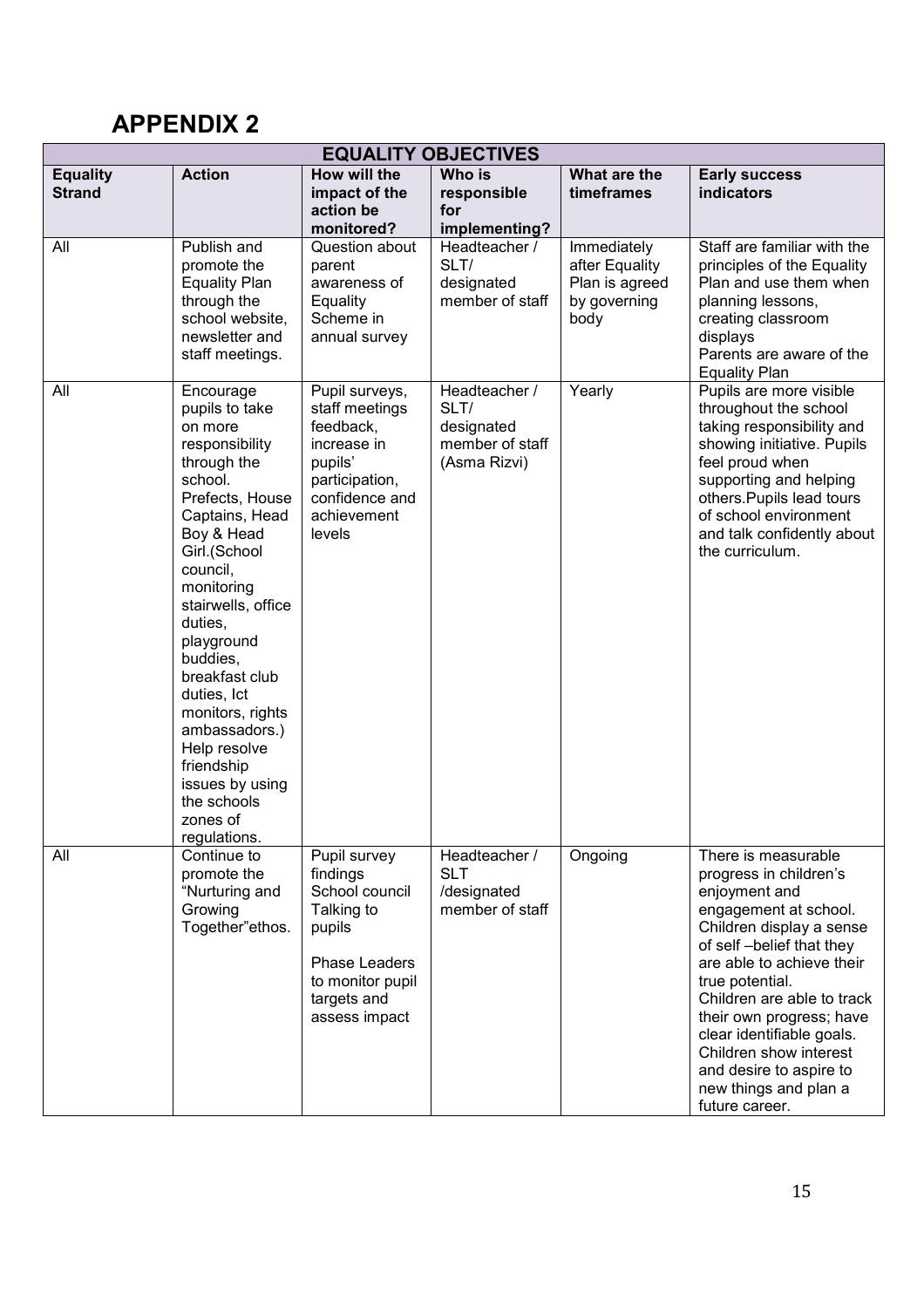| All | Be a rights<br>respecting<br>school                                                                                                                                                                           | Children are<br>able to vocalise<br>rights,<br>children's<br>actions and<br>behaviors<br>embody the<br>children's<br>rights.<br>Achieve gold<br>rights<br>respecting<br>award                | All                                                           | Ongoing<br>gold summer -<br>2022 | Rights are embedded in<br>lessons, units of work.<br>Rights are displayed in<br>all classrooms and linked<br>to displays.<br>Autumn 1 - Rights theme<br>is successful in<br>generating talk around<br>rights.                                    |
|-----|---------------------------------------------------------------------------------------------------------------------------------------------------------------------------------------------------------------|----------------------------------------------------------------------------------------------------------------------------------------------------------------------------------------------|---------------------------------------------------------------|----------------------------------|--------------------------------------------------------------------------------------------------------------------------------------------------------------------------------------------------------------------------------------------------|
| All | Celebration of<br>faiths linked to<br><b>RIGHTS</b>                                                                                                                                                           | Assemblies<br>Book sampling<br>Pupil<br>voice/surveys<br>celebration<br>weeks e.g.<br>Inter-Faith<br>week                                                                                    | Headteacher /<br><b>SLT</b><br>/designated<br>member of staff | Ongoing                          | Heightened awareness of<br>other faiths and cultures<br>across the school.                                                                                                                                                                       |
| All | Rigorous<br>analysis of data<br>to ensure all<br>pupils achieve.<br>Identified<br>groups of pupils<br>targeted to<br>raise<br>attainment.<br>Particular focus<br>on writing in<br>Reception, KS1<br>and LKS2. | Half termly<br>assessments.<br>Data to LA.<br><b>SLT</b> discussion<br>on progress<br>with external<br>School<br>Improvement<br>Partner.<br>HT report to<br>Governors.<br><b>HTDM</b> termly | Headteacher /<br><b>SLT Governing</b><br>body                 | Ongoing                          | Reading, writing and<br>phonics is extremely well<br>taught and translates to<br>over 70+% of pupils<br>achieving the ELG for<br>reading and writing and<br>80+% of children passing<br>the phonics screening in<br>Y1                           |
| All | To use the new<br>Community<br>Room in order<br>to engage more<br>parents in<br>specific<br>workshops<br>which link in<br>with school<br>priorities.<br>Parent<br>Information<br>Meeting every<br>term.       | Parental<br>Questionnaires<br>Feedback from<br>staff                                                                                                                                         | Headteacher /<br><b>SLT</b><br>/designated<br>member of staff | Termly PIM<br>Meetings           | Programme of parental<br>workshops in place for<br>the spring /summer term.<br>Parents are more<br>informed of ways to<br>support their children.                                                                                                |
| All | Arrange family<br>events which<br>will showcase<br>the school's<br>commitment to<br>Internationalism<br>- Summer<br>festival/winter<br>festival                                                               | School pastoral<br>Team<br>to facilitate<br>events and<br>complete<br><b>Parent Surveys</b>                                                                                                  | Headteacher /<br><b>SLT</b><br>/designated<br>member of staff | Summer 2022                      | Parents and the local<br>community take part in<br>an event 'Summer<br>festival' that highlights<br>Internationalism and<br><b>Cultural Awareness.</b><br>Winter festival celebrates<br>seasonal change and<br>family and community<br>cohesion. |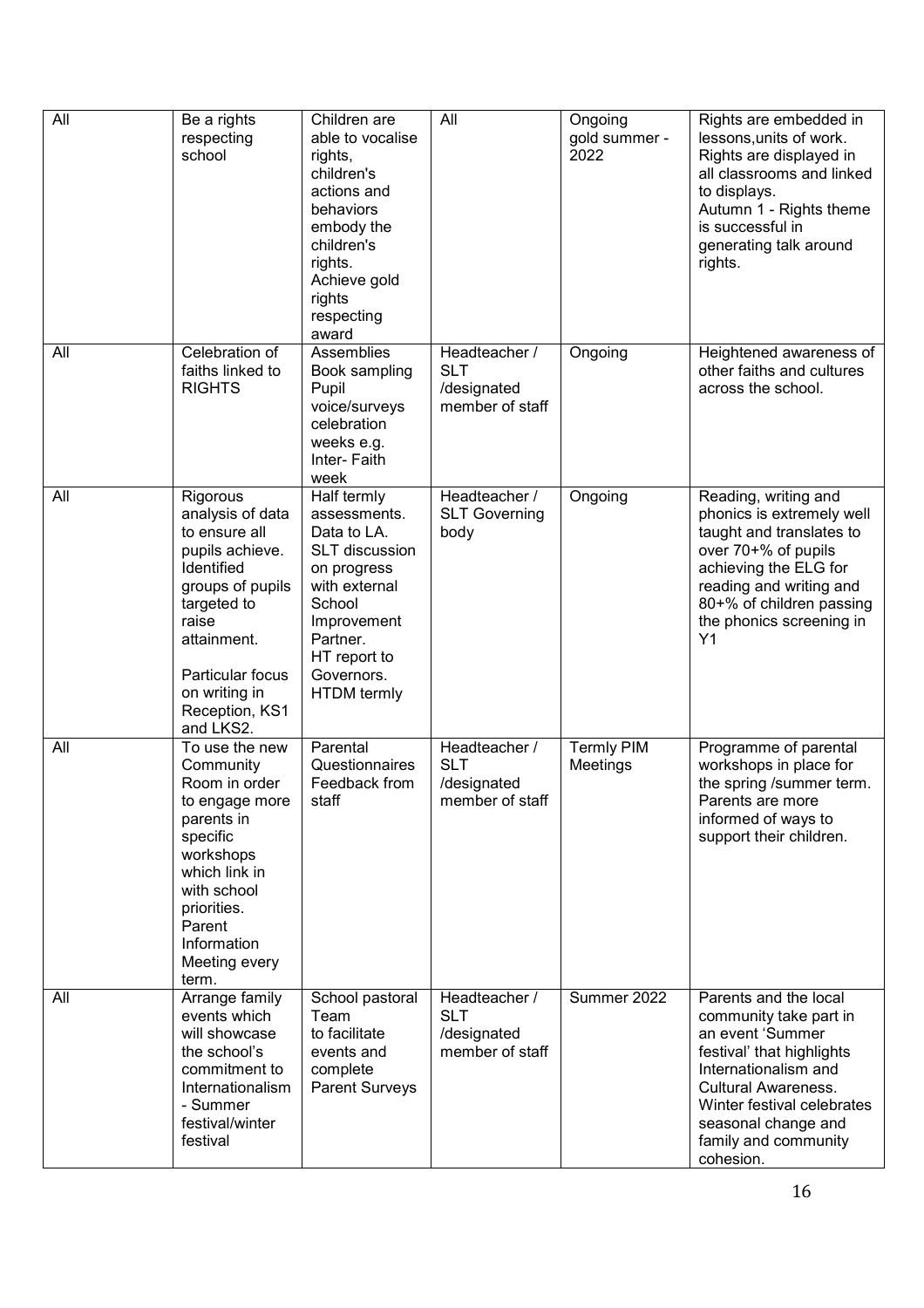| All | Ensure that the<br>rights based<br>curriculum/<br>black history<br>month<br>promotes role<br>models that<br>young people<br>positively<br>identify with,<br>which reflects<br>the school's<br>diversity | Increase in<br>pupils'<br>participation,<br>confidence and<br>achievement<br>levels                                                                                                                                | History lead,<br>through history<br>lesson plans<br>linked to Star<br>writing scheme. | Ongoing        | Notable increase in<br>participation and<br>confidence of targeted<br>groups                                                                                                                                                                                                                                                      |
|-----|---------------------------------------------------------------------------------------------------------------------------------------------------------------------------------------------------------|--------------------------------------------------------------------------------------------------------------------------------------------------------------------------------------------------------------------|---------------------------------------------------------------------------------------|----------------|-----------------------------------------------------------------------------------------------------------------------------------------------------------------------------------------------------------------------------------------------------------------------------------------------------------------------------------|
| All | To drive Out of<br><b>School Hours</b><br>Learning (<br>through a<br>variety of<br>lunchtime and<br>after school<br>club.                                                                               | Parent and<br>pupil<br>questionnaires.<br>Impact of<br>provision<br>closely tracked<br>by Coordinator<br>- feedback to<br><b>HT</b><br>Assessment file<br>for Quality<br>Assurance<br>Mark - updated<br>regularly. | Headteacher /<br><b>SLT</b><br>/designated<br>member of staff                         | Ongoing        | Pupils have access to a<br>wide range of<br>experiences that are<br>sport related, creative,<br>technical as well as<br>academic.<br>Increase in attendance<br>as children want to come<br>to school.<br>Development of the<br>whole child; particularly<br>social skills.<br>School accreditation in<br>recognition of provision |
| All | To disseminate<br>Star's excellent<br>SEND practice<br>across schools.<br>To share<br>exemplars of<br>pupil profiles<br>and child<br>centered plans<br>with colleagues<br>across the LA.                | Termly<br>meetings with<br>parents<br>Governors<br>meetings<br><b>SLT</b> meetings<br><b>LA Cluster</b><br>meetings                                                                                                | Headteacher /<br><b>SLT</b><br>/designated<br>member of staff                         | Yearly         | Consistent approach to<br>pupil profile and child<br>centred plans across the<br>school<br>Pupils aware of personal<br>targets<br>Parents fully informed<br>and on board<br>Good practice followed<br>up with the LA                                                                                                              |
| All | Recognise and<br>represent the<br>talents of able<br>pupil<br>programmes,<br>and ensure<br>representation<br>on the<br>programmes<br>fully reflects the<br>school<br>population                         | able pupils<br>monitored by<br>race, gender<br>and disability                                                                                                                                                      | Headteacher /<br><b>SLT</b><br>/designated<br>member of staff                         | From Sept 2019 | Analysis of the able<br>pupils indicates it is<br>changing to reflect the<br>school's diversity                                                                                                                                                                                                                                   |
| All | Ensure that<br>displays in<br>classrooms and<br>corridors<br>promote<br>diversity and<br>linked to<br>RIGHTS based                                                                                      | Increase in<br>pupil<br>participation,<br>confidence and<br>positive identity<br>- monitor<br>through RSHE                                                                                                         | Headteacher /<br><b>SLT</b><br>/designated<br>member of staff                         | Ongoing        | More diversity reflected<br>in school displays across<br>all year groups                                                                                                                                                                                                                                                          |